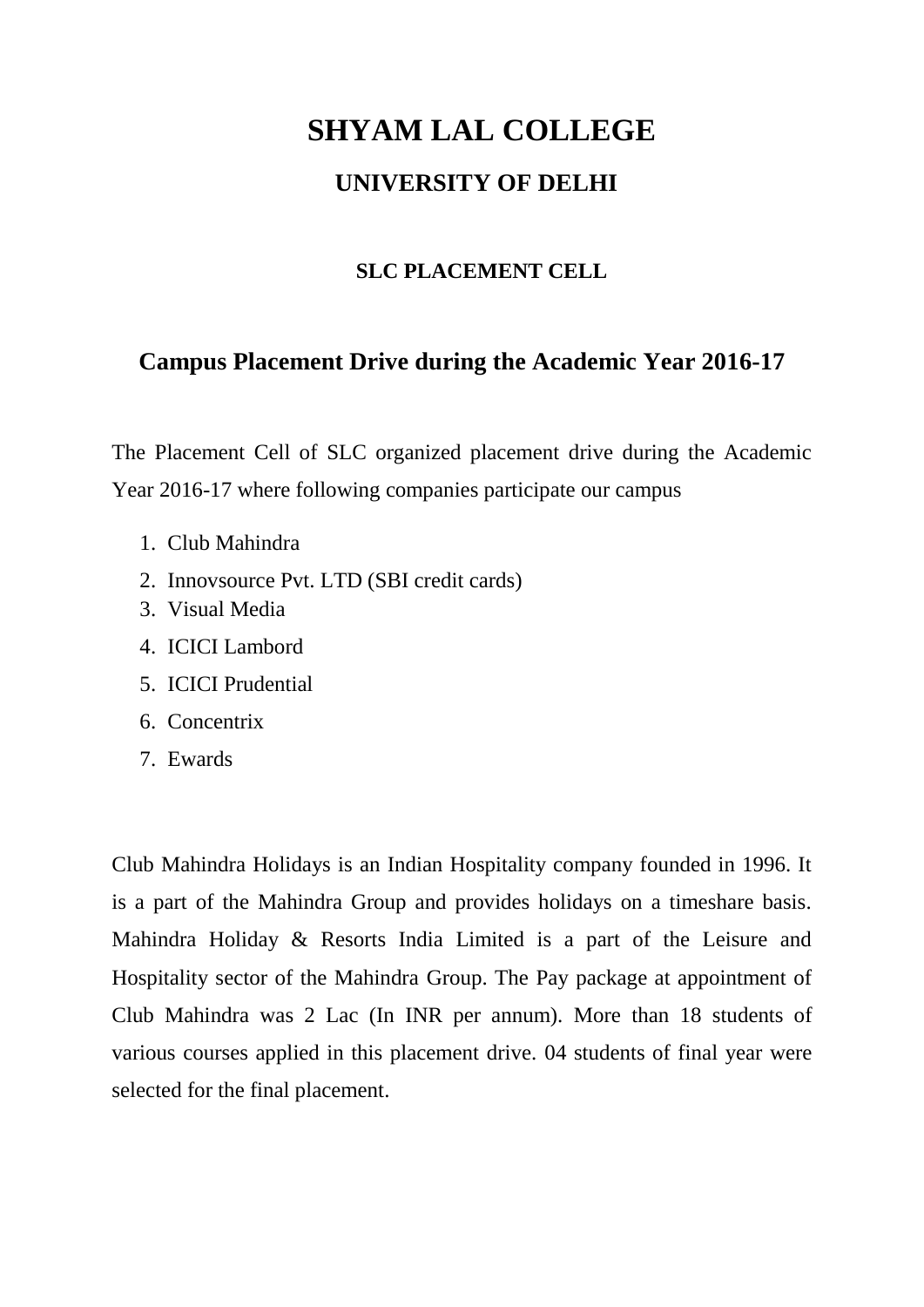Innovsource Pvt. LTD (SBI credit cards) offered jobs for for the Branch Relationship Executive (BRE) job role being with the Qualification like Inter to Any Degree candidates. Innovsource Pvt.Ltd requirement company require both male and female candidates who are eligible for the Branch Relationship Executive (BRE) job role. Innovsource Pvt LTD recruitment company selected the candidates through the process of Rounds which are conducted in the interview.

The Pay package at appointment of Innovsource Pvt. LTD was 1.6Lakh-1.8 lakh (In INR per annum). More than 21 students of various courses applied in this placement drive. 06 students of final year were selected for the final placement.

Visual Media is a colloquial expression used to designate things such as television, film, photography and painting etc. The Pay package at appointment of Visual Media was 2 Lakh- (In INR per annum). More than 30 students of various courses applied in this placement drive.13 students of final year were selected for the final placement.

ICICI Lombard General Insurance Company Limited is a general insurance company in India. It is engaged in general insurance, reinsurance, insurance claims management and investment management. The Pay package at appointment of ICICI Lombard was 2.1 Lakh- (In INR per annum). More than 38 students of various courses applied in this placement drive.16 students of final year were selected for the final placement.

ICICI Prudential Life Insurance Company Limited (ICICI Prudential Life) is promoted by ICICI Bank Limited and Prudential Corporation Holdings Limited.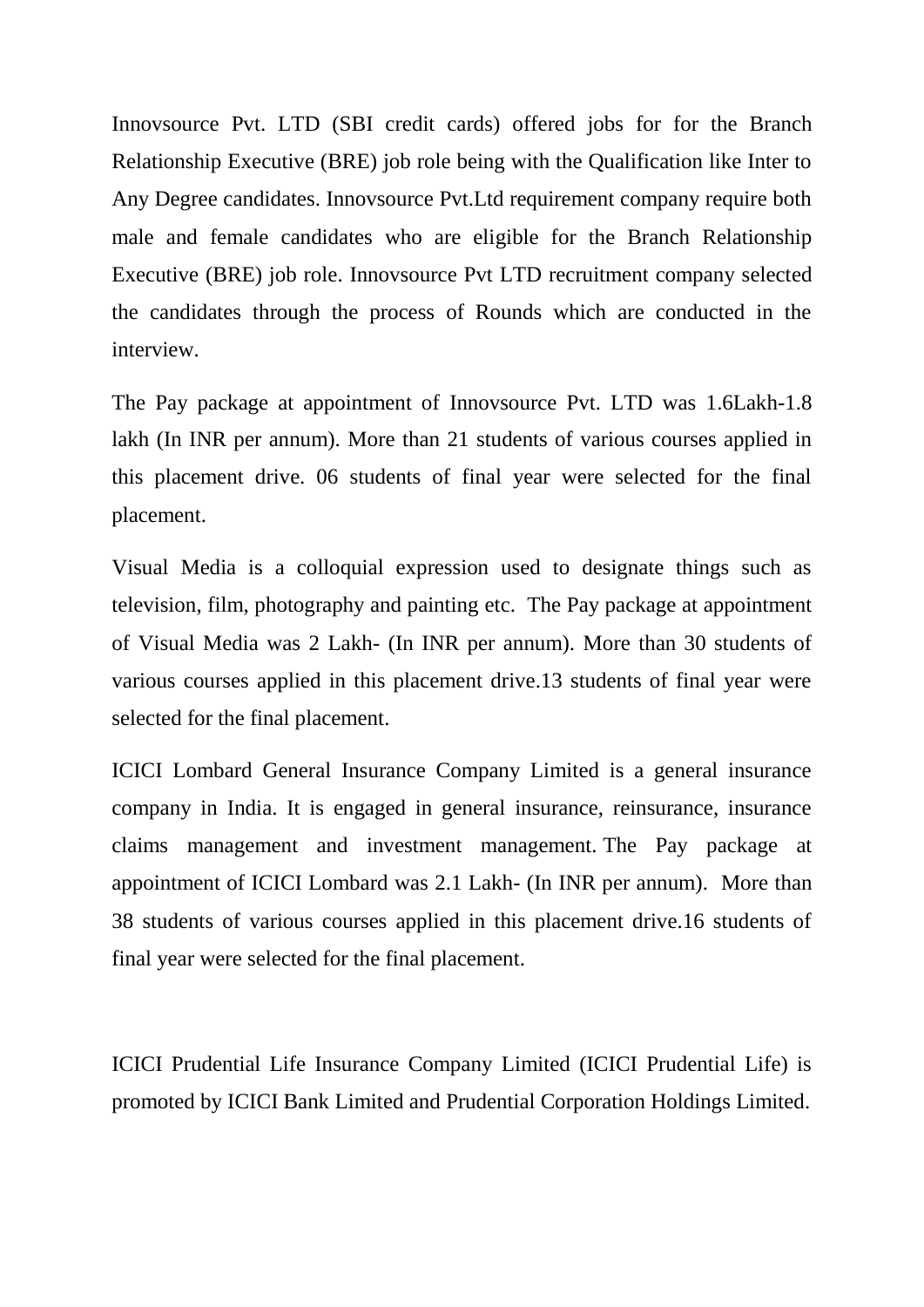The Pay package at appointment of ICICI Prudential was 1.8 Lakh- (In INR per annum). More than 42 students of various courses applied in this placement drive.17 students of final year were selected for the final placement.

Concentrix is an American business services company specializing in customer engagement and business performance. The Pay package at appointment of Concentrix was 1.8 Lakh – 2.6 Lakh- (In INR per annum). More than 84 students of various courses applied in this placement drive.77 students of final year were selected for the final placement.

eWards is a cloud powered customer experience management system that helps you manage your business interactions with customers, both current and potential. The system works with all your customer-facing touch-points: organising, automating and synchronising them so that you can service all your existing customers and target potential customers. The Pay package at appointment of eWards was 2.5-3.15 lakhs- (In INR per annum). More than 10 students of various courses applied in this placement drive.04 students of final year were selected for the final placement.